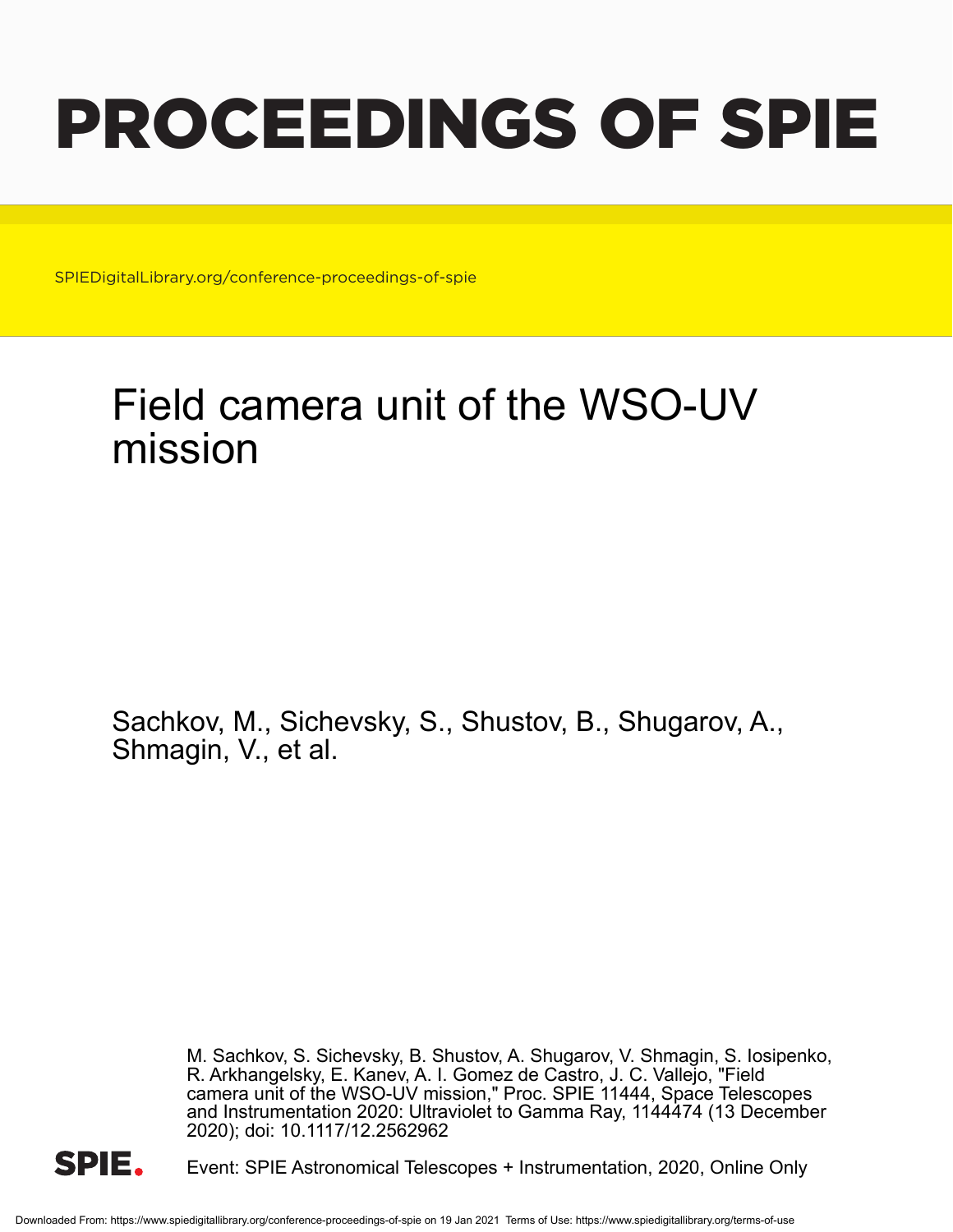# **Field Camera Unit of the WSO-UV mission**

M. Sachkov<sup>\*a</sup>, Sichevsky S<sup>a</sup>., Shustov B<sup>a</sup>., Shugarov A<sup>a</sup>., Shmagin V<sup>a</sup>., Iosipenko S<sup>a</sup>.,

Arkhangelsky  $R^a$ ., Kanev E<sup>a</sup>., A.I. Gómez de Castro<sup>b</sup>, Vallejo J.C<sup>b</sup>

<sup>a</sup>Institute of Astronomy of Russian Academy of Sciences, Pyatnitskaya str., 48, Moscow, 119017,

Russia;

<sup>b</sup>AEGORA Research Group, Fac. CC. Matematicas, Universidad Complutense, Plaza de Ciencias 3, 28040, Madrid, Spain

#### **ABSTRACT**

The main instrument of the space mission "Spectr-UF" (World Space Observatory-Ultraviolet) is a large space telescope to work in the UV wavelength domain (115 - 310 nm). The WSO-UV telescope feeds in its focal plane two main instruments: unit of spectrographs WUVS, and field camera unit FCU, as well as Fine Guidance System (FGS). The imaging instrument FCU onboard WSO-UV will be the first UV camera to be flown to a geosynchronous orbit. Here we provide a brief description on updated FCU instrument and its current status.

**Keywords:** ultraviolet spectral range, imaging, space telescope, WSO-UV

#### **1. INTRODUCTION**

After the launch in 2019 the second astrophysical observatory "Spektr-RG" of the "Spektr" series of the Russian Federal Space Program (the first was the "Spektr-Radioastron" mission, 2011 -- 2019), the "Spektr-UF" mission project (World Space Observatory – Ultraviolet, WSO-UV) became the next to be launched. The WSO-UV observatory includes a 170 cm aperture telescope capable of high-resolution spectroscopy and long slit low-resolution spectroscopy with the WUVS (WSO-UV Spectrographs) instrument. Moreover UV imaging will be available with the Field Camera Unit (FCU) instrument. The general information on the mission as well as updated information on the WSO-UV systems/subsystems can be found in the SPIE proceedings<sup>1, 2, 3</sup>. The key scientific drivers of the WSO-UV project are described in papers<sup>4, 5, 6</sup> and in some others. Observation time of the observatory will be divided between three areas: the Core program (approximately 50% of the total time during the first two years on orbit), National programs of participating countries (approximately 40% of the total observation time, in proportion to the financial contributions of countries to the project the first two years on orbit) and the Open program (open Program, implementation of applications of high scientific significance, including from scientists from countries not participating in the project). First of all, the multi-purpose observatory WSO-UV will be used to realize approved applications of the Core Program, the scientific justification of which, and the corresponding links are given in detail in the paper by Boyarchuk et al. The science management plan of WSO-UV was presented in a paper by Malkov et al<sup>8</sup>. In the following sections we present a current status of the FCU instrument as well as major charges in its design.

## **2. FCU SCIENCE CASE**

The Core Program of WSO-UV will be concentrated on the following tasks: Universe evolution studies, Studies of accretion processes, Star formation studies, Studies of (exo)planetary atmospheres.

\*msachkov@inasan.ru; phone +7-495-951-1279

Space Telescopes and Instrumentation 2020: Ultraviolet to Gamma Ray, edited by Jan-Willem A. den Herder Shouleh Nikzad, Kazuhiro Nakazawa, Proc. of SPIE Vol. 11444, 1144474 · © 2020 SPIE CCC code: 0277-786X/20/\$21 · doi: 10.1117/12.2562962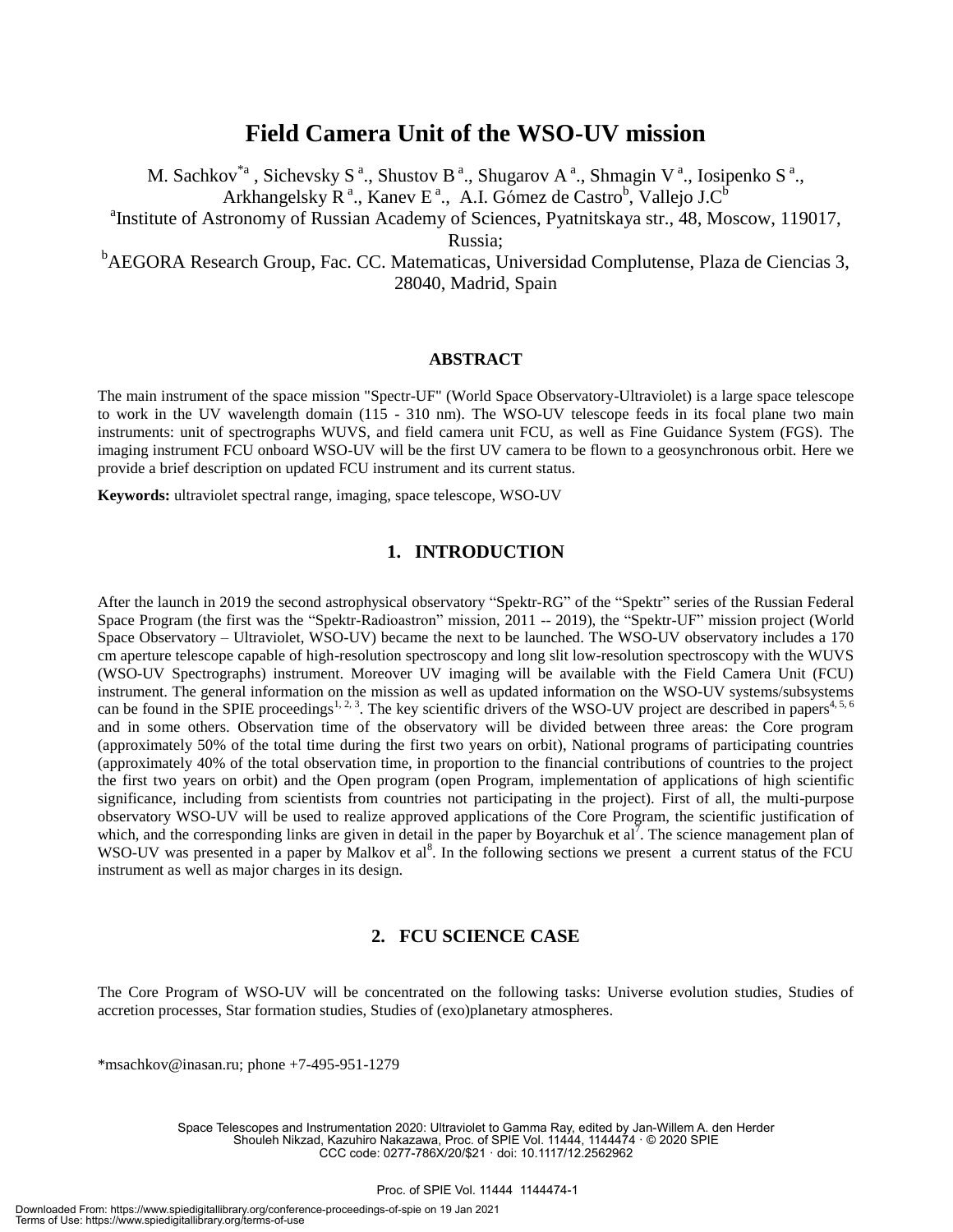As it was described in our previous paper<sup>9</sup>, the main scientific issues of the FCU are (but not limited by):

- (1) Study of planetary nebulae;
- (2) SuperNovae behavior in the UV;
- (3) Study of short timescale (order of 40 ms) variable sources;
- (4) Asteroseismology;
- (5) Exoplanetary atmospheres;
- (6) Protostellar Jets;
- (7) The Galactic globular clusters and variables.

WSO–UV will be one of the major workhorse for exo- planet observations. The current exoplanet research can be divided into five major aspects: (i) planet detection, (ii) planet formation and migration, (iii) planets' physical properties, (iv) planets' chemical properties (including biomarkers), and (v) planets as a tool to study the properties of the host stars. The WSO–UV mission will be a crucial tool for the study of the last four aspects.

#### **3. FCU CURRENT DESIGN**

The main task of the FCU instrument is obtaining high-resolution images and low-resolution spectra in the Far UV (115- 180 nm) and Near UV (180 -300 nm) wavelength range. The number of optical elements and mobile elements in FCU should be minimal to increase its reliability.

Functionally, the FCU consists of two channels: NUV (near ultraviolet channel) and FUV (vacuum ultraviolet channel):

(1) FUV channel operating range of wavelengths shouldn't be narrower than 115 to 176 nm;

The FUV channel is equipped with a MCP (micro channel plates) detector, which is supplied by Spain. Main features of this channel are:

- a) diffractive image quality;
- b) highly sensitive photon counting mode;
- c) high time resolution.
- (2) NUV channel operating range of wavelengths shouldn't be narrower 174 to 305 nm.

The NUV channel is equipped with a CCD manufactured by Teledyne-e2V, sensitive to the range from 174 to 305 nm (with a possible extension to 1000 nm). Main features of this channel are:

- a) large field of view;
- b) large dynamic range.

Main characteristics of the FCU and similar cameras of the Hubble Space Telescope are shown in the Table 1.

Comparison of FCU and HST cameras allows us to highlight the main advantages of FCU. Compared to HST cameras, the FCU will provide a lower, though still very high, angular resolution. However, a large-format CCD together with a single – mirror scheme will allow to achieve the larger field of view, about 6 arc sec in the NUV channel. This will provide a very high efficiency of the FCU in terms of "discover efficiency", significantly exceeding similar HST cameras in this parameter. It should be noted that the FCU will be the first scientific UV instrument (camera) for highresolution observation in geosynchronous orbit, i.e. above the main mass of the geocorona.

In general, it can be noted that the FCU has a high sensitivity, a large field of view, and allows to work not only in the UV, but also potentially in the optical and near-IR ranges.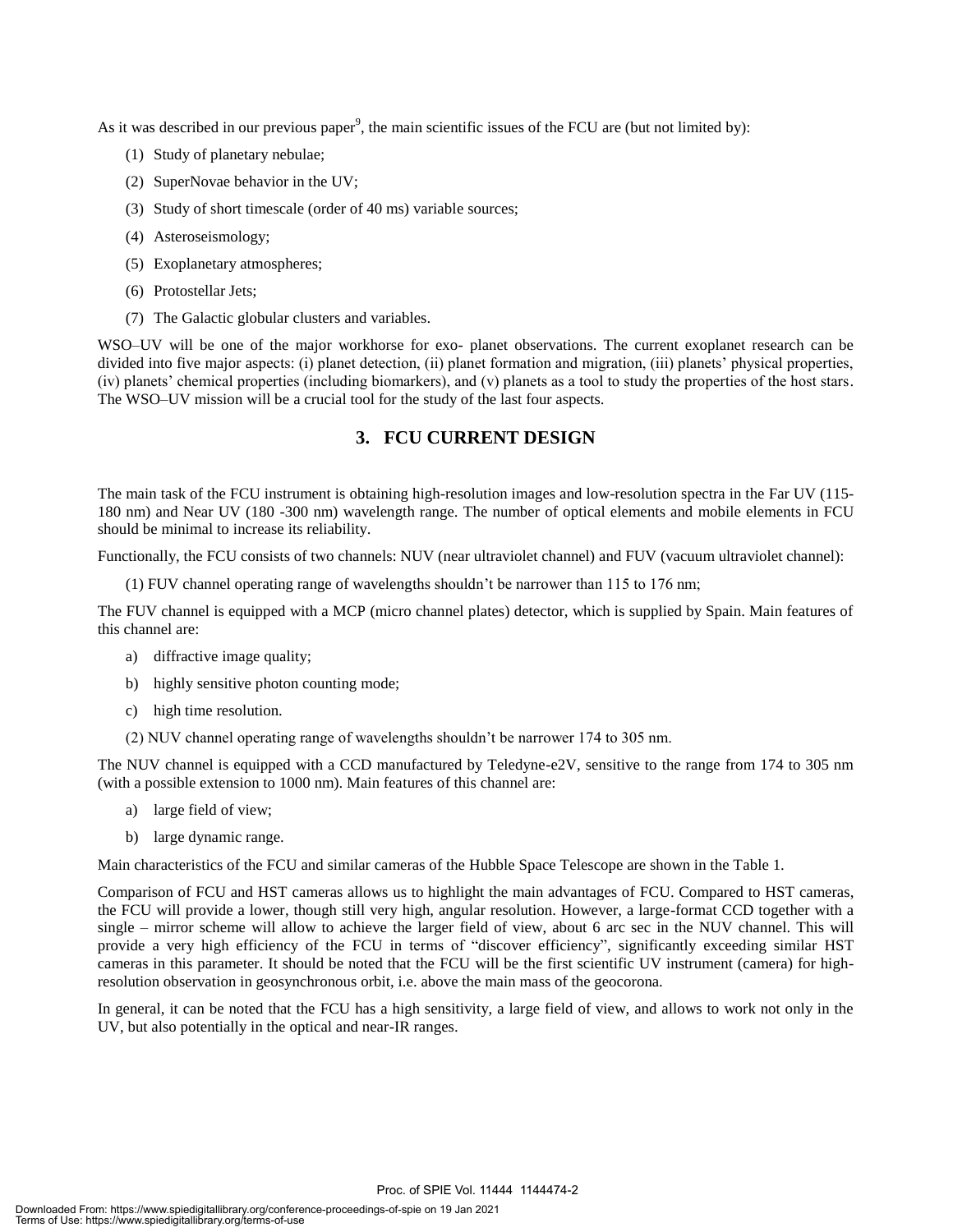| <b>Characteristic</b>    | <b>FUV FCU</b> | <b>NUV FCU</b> | <b>SBC</b>           | <b>UVIS</b>      |
|--------------------------|----------------|----------------|----------------------|------------------|
| Detector type            | <b>MCP</b>     | <b>CCD</b>     | MCP, MAMA            | <b>CCD</b>       |
| Wavelength range, nm     | $115 - 190$    | $170 - 944$    | $115 - 170$          | $200 - 1000$     |
| Effective square, $m2$   | 0.068          | 0.270          | 0.180                | 0.450            |
| Field of vie, "          | 121 x 121      | 597 x 451      | 34,59 x 30,8         | $162 \times 162$ |
| Scale, "/pixel           | 0.047          | 0,146          | $0,033 \times 0,030$ | 0,0395           |
| Detector size, mm        | 30             | 49x37          | 25                   | 61 x 61          |
| Detector size, pxl       | $2k \times 2k$ | $4k \times 3k$ | $1k \times 1k$       | $4k \times 4k$   |
| <b>Number of filters</b> | < 10           | < 15           | 6                    | 62               |
| Number of prisms         | 2              | -              |                      |                  |

Table 1. Comparison of the characteristics of FCU (FUV and NUV channels) and HST cameras SBC (HST/ACS/SBC) и UVIS (HST/WFC3/UVIS).

The Conceptual design of the Field Camera Unit instrument is presented on the Fig 1.



Figure 1. General view of FCU.

## **4. NEAR UV CHANNEL**

Field of view of NUV channel is situated in the center of the field of view of the telescope T-170M. There is only one reflection in this channel: the flat mirror located on the telescope optical axis at an angle of 45°(Fig 2). To select the spectral range, a filter in the form of a plane-parallel plate is used, located between the plane mirror and the photodetector. The CCD detector is identical to that is used in WSO-UV spectrographs.

Proc. of SPIE Vol. 11444 1144474-3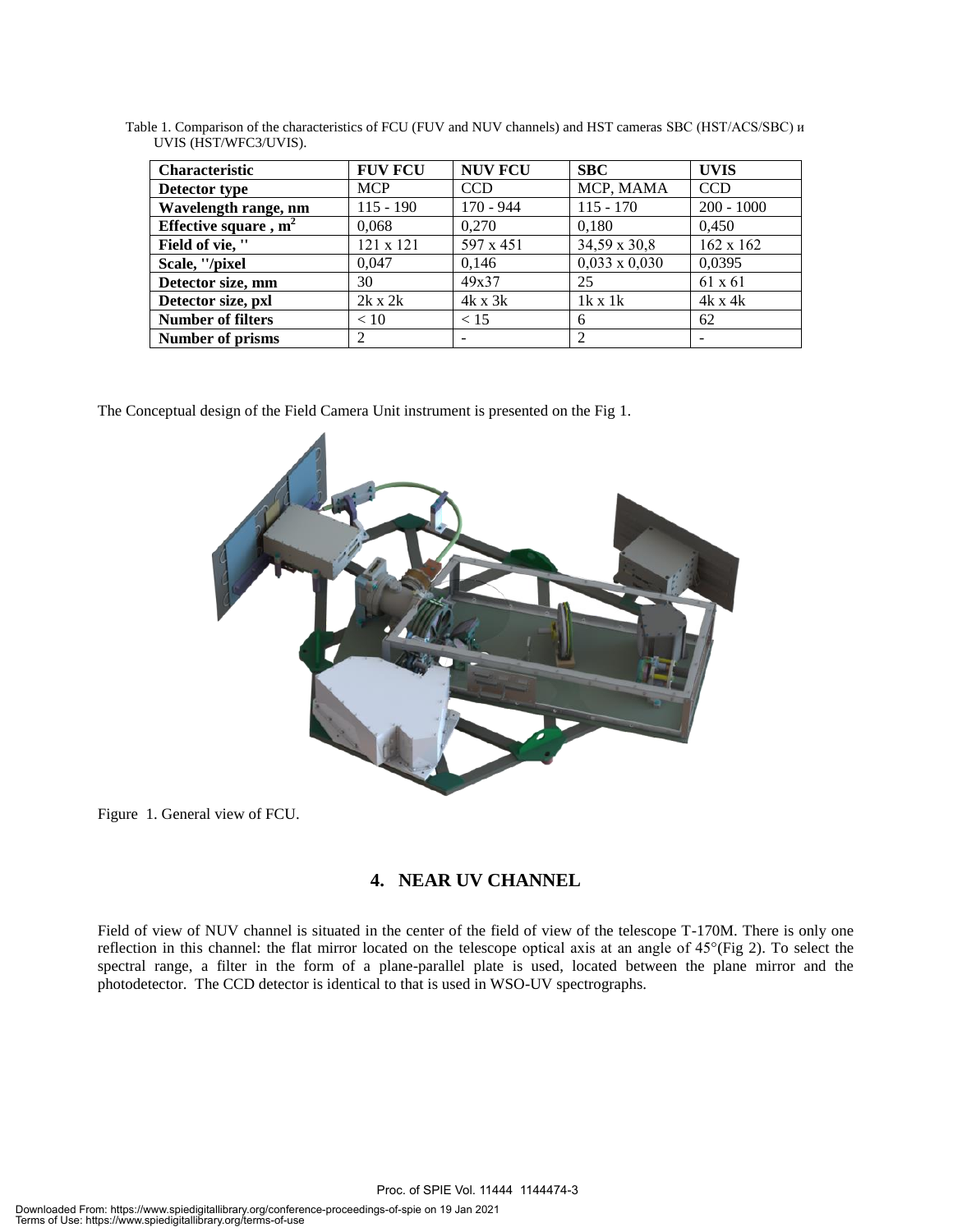

Figure 2. Schematic diagram of the optical ray path (red line) in the NUV channel.

The choice of filters is of great importance for the scientific effectiveness of the channel. There are three filter wheels in the NUV channel. Each wheel has 6 slots, 5 will be used for placing filters and one is empty. Thus, the total number of filters placed in the UV channel is 15. The very preliminary list of filters is presented in the Table 2.

Table 2. Preliminary filter list on NUV channel.  $\lambda$  min is the minimal wavelength,  $\lambda$  max is the maximum wavelength, CWL is the central wavelength and FWHM is the full width at the half-amplitude level

| Filter              | Filter type             | $\lambda$ min, nm | $\lambda$ max, nm | CWL, nm | FWHM, nm |
|---------------------|-------------------------|-------------------|-------------------|---------|----------|
| F255W               | Wide-band filter        | 230               | 280               | 255.0   | 50.0     |
| F336W               | Wide-band filter        | 311               | 361               | 336.0   | 50.0     |
| F555W               | Wide-band filter        | 480               | 630               | 555.0   | 150.0    |
| F438W               | Wide-band filter        | 403               | 473               | 438.0   | 70.0     |
| F606W               | Wide-band filter        | 491               | 721               | 606.0   | 230.0    |
| F814W               | Wide-band filter        | 684               | 944               | 814.0   | 260.0    |
| F185W               | Wide-band filter        | 170               | 200               | 185.0   | 30.0     |
| F232N               | Narrow-band filter      | 229,8             | 234,8             | 232.3   | 5.0      |
| <b>F280N</b>        | Narrow-band filter      | 277,5             | 282,5             | 280.0   | 5.0      |
| F308N               | Narrow-band filter      | 305,5             | 310,5             | 308.0   | 5.0      |
| F656N               | Narrow-band filter      | 653,8             | 658,8             | 656.3   | 5.0      |
| F673N               | Narrow-band filter      | 668               | 678               | 673.0   | 10.0     |
| F <sub>250</sub> LP | Longpass filter         | 250               | -                 |         |          |
| Gbp                 | Gaia BP filter          | 328               | 671               |         |          |
| Glnuv               | <b>GALEX NUV filter</b> | 169               | 300               |         |          |

## **5. FAR UV CHANNEL**

Proc. of SPIE Vol. 11444 1144474-4

The schematic diagram of the path of optical rays in the Far UV channel is shown in the Figure 3.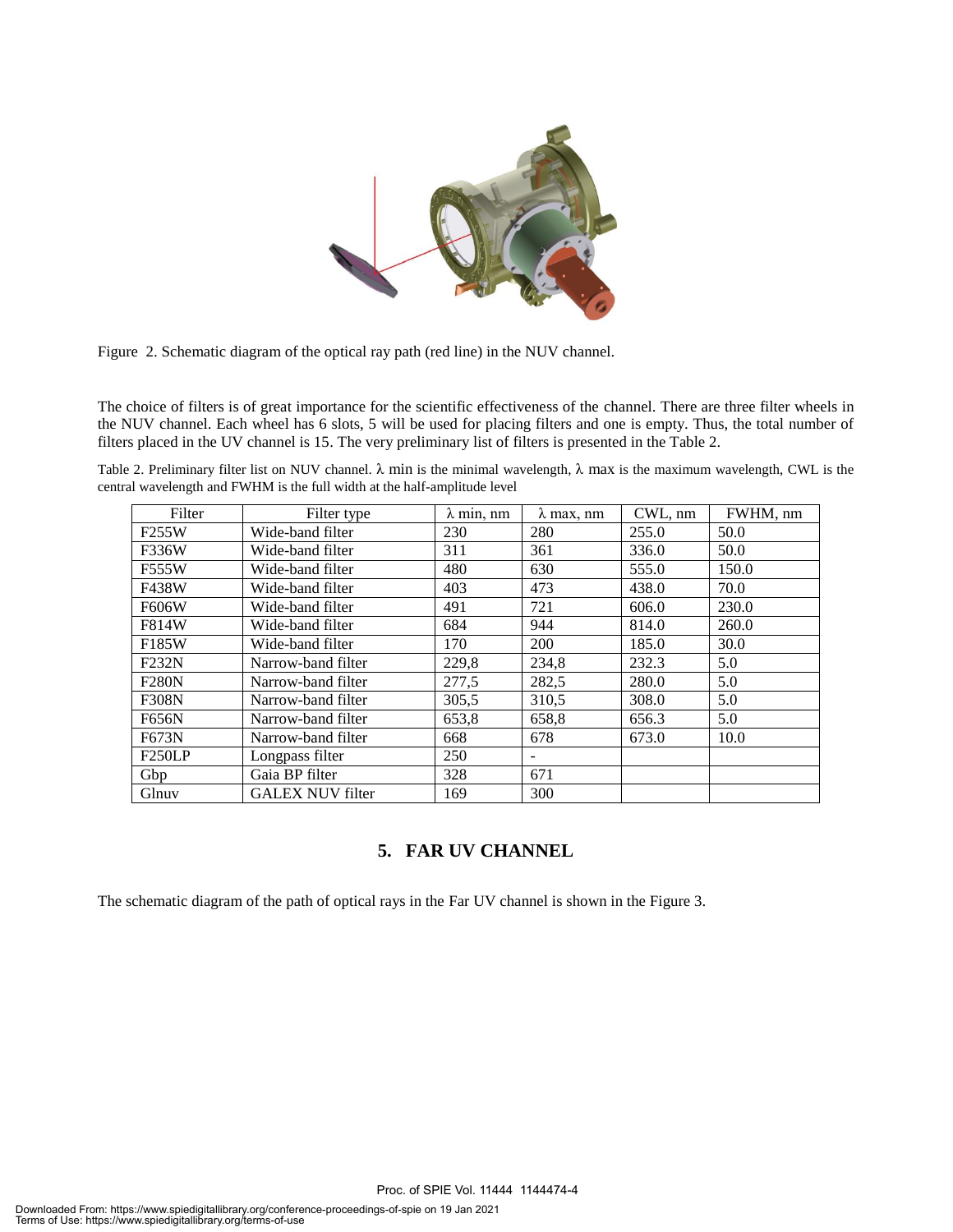

Figure 3. Optical scheme of the FUV channel. 1) Flat mirror; 2) Spherical mirror; 3) Aspherical mirror; 4) Spectral filter; 5) Photodetector.

The VUVV channel includes 8 filter slots and contains a set of 5 filters, 2 prisms and one free slot. Only long pass filters will be used in this channel. These filters allow to pass only a part of the spectrum with wavelengths greater than the cutoff wavelength (the long-wave part of the spectrum). Using a combination of two such filters allows to "cut" the spectral bands of the desired width to solve the current scientific problem.

Implementation of the mode of slit-less spectroscopy in the FUV channel is possible with the use of prisms, which are wedge-shaped meniscus lenses installed in the filter wheel. The use of prisms, in contrast to diffraction gratings, allows to register not a single section of the spectrum, but the entire spectrum at once.

Preliminary list of filters and prisms is presented in the Table3.

| Filter/Prism  | Filter type     | $\lambda$ min, nm | Material         |
|---------------|-----------------|-------------------|------------------|
| F115LP        | Longpass filter | 115               | MgF2             |
| F125LP        | Longpass filter | 125               | CaF2             |
| <b>F140LP</b> | Longpass filter | 140               | BaF <sub>2</sub> |
| <b>F150LP</b> | Longpass filter | 150               | SiO2             |
| F165LP        | Longpass filter | 165               | Fused silica     |
| PR115         | Prism           | 115               | MgF2             |
| PR140         | Prism           | 140               | BaF <sub>2</sub> |

Table 3. Preliminary list of filters and prisms of FUV channel.  $\lambda$  min is the minimal wavelength.

A diagram showing the list of filters with their the full width at the half-amplitude level, as well as some spectral lines that are correspond to the selected narrow-band filters, is shown in Fig. 4.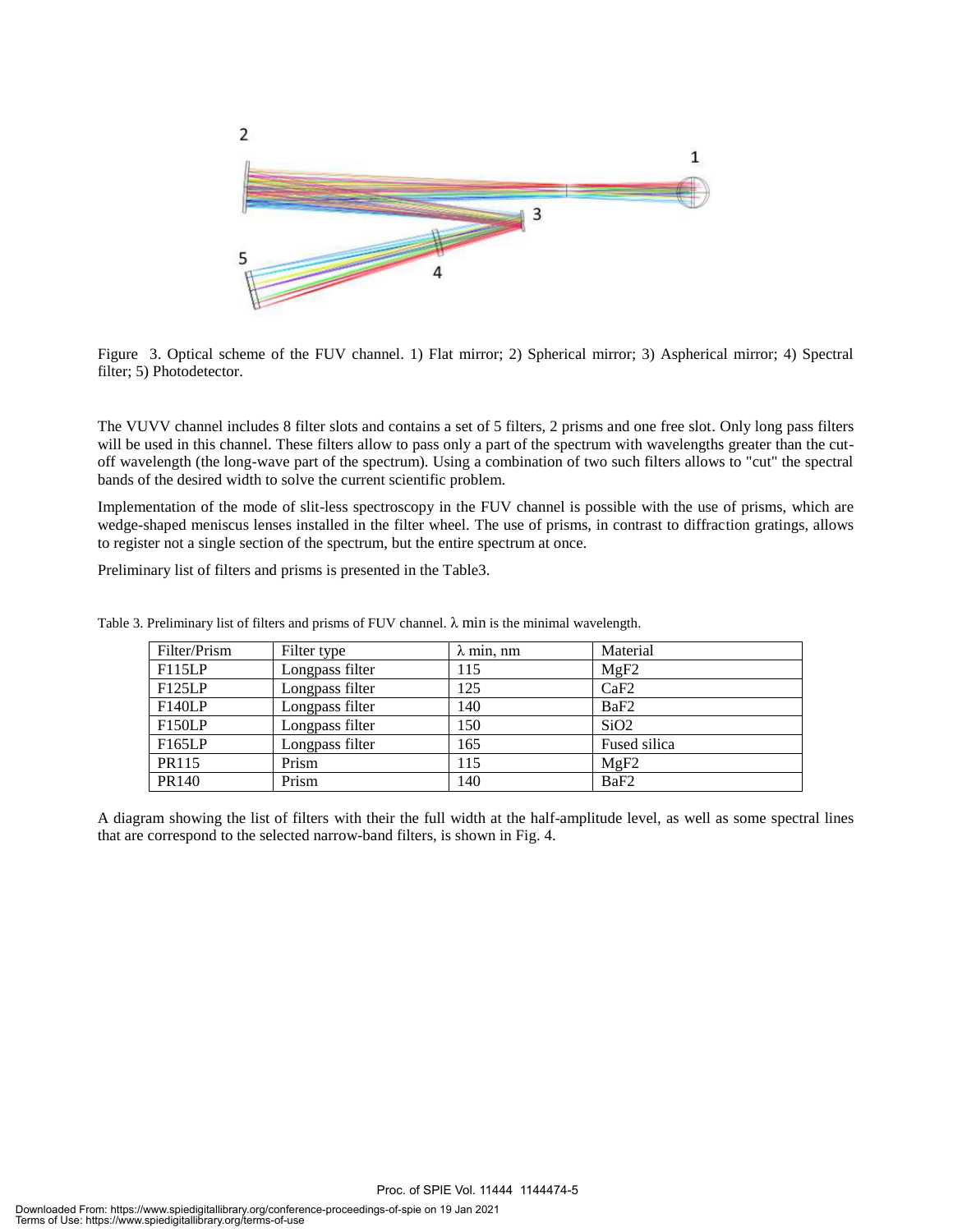

Figure 4. A diagram that shows the list of filters and the full width at the half-amplitude level, as well as some spectral lines that correspond to the selected narrow-band filters

#### **6. SUMMARY**

The Spektr-UF (WSO-UV) project is an efficient multipurpose orbital observatory for high and low resolution spectroscopy, high sensitivity imaging and slitless spectroscopy in the ultraviolet. The imaging instrument FCU onboard WSO-UV will be the first UV camera to be flown to a geosynchronous orbit. In the Federal Space Program of Russia 2016-2025 the launch of the project is scheduled for 2025.

Up to date information on the WSO–UV mission can be found on the web site of Joint Centre of Ultraviolet Astronomy: http://jcuva.space.

#### **REFERENCES**

- [1] Sachkov, M., Sachkov, M., Shustov, B., & G´omez de Castro, A.I., "Instrumentation of the WSO-UV project. DOI 10.1117/12.2055513," Proc. SPIE **9144**, 914402 (2014)
- [2] Sachkov, M., Shustov, B., Gómez de Castro, A. I., "World Space Observatory Ultraviolet mission: status 2016. DOI 10.1117/12.2233085," Proc. SPIE 9905, id. 990504, 6 pp. (2016)
- [3] Sachkov, M., Shustov, B., Gómez de Castro, A. I., "World Space Observatory ultraviolet mission: instrumentation and the core program. DOI 10.1117/12.2312923," Proc. SPIE 10699, id. 106993G, 5 pp. (2018)
- [4] Shustov, B., Sachkov, M., Gómez de Castro, A.I., "Comets in UV," Astrophysics and Space Science 363, article id. 64, (2018)
- [5] Fossati, L., et al., "Major prospects of exoplanet astronomy with the World Space Observatory-UltraViolet mission," Astrophysics and Space Science 354, 9-19 (2014).